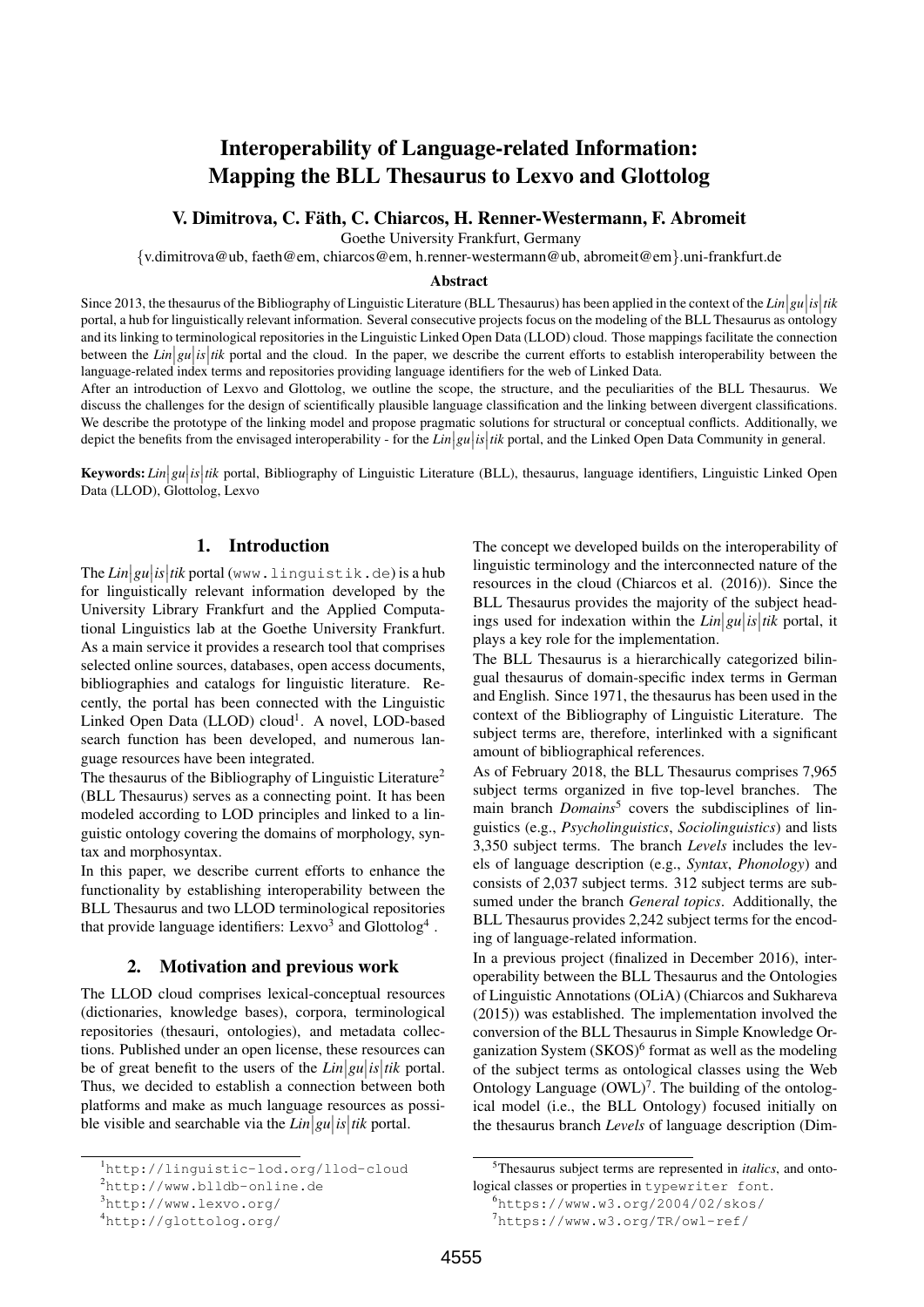

Figure 1: Project architecture

itrova et al. (2016)). By the end of the project, circa 1,100 subject terms covering mainly the domains of syntax and morphology were integrated in the BLL Ontology<sup>8</sup>. Subsequently, the BLL Ontology was linked to the OLiA Reference Model, and on this basis a search algorithm was developed.

Figure 1 features a schematic representation of the connection between the  $Lin|gu|is|tik$  portal and the LLOD cloud together with the existing (OLiA) and the prospective (Lexvo, Glottolog) links between the platforms. Via the links between the BLL Ontology and OLiA, resources using annotation models interoperable with OLiA have already been integrated into the  $Lin|gu|$  *is*  $|tik$  portal. Currently, we focus on the branches of the BLL Thesaurus containing language-related information and are working on the integration of the relevant subject terms into the BLL Ontology and their mapping to the LLOD vocabularies Lexvo and Glottolog. Thus, we will achieve broader coverage, enable finer-grained queries, and include more LLOD resources into the portal.

## 3. Language Identifiers for the Semantic Web

The problems of defining a language make an exact enumeration of the world's languages extremely difficult. Depending on the data source and the classification criteria, the number of the world's languages varies significantly. The 20th edition of Ethnologue<sup>9</sup>, for example, lists 7,099 living languages grouped in 145 language families. As of January 2018, Glottolog defines 7,389 spoken L1 languages classified into 241 families and 188 isolates. The interna-

<sup>9</sup>https://www.ethnologue.com/

tional standard ISO 639-3<sup>10</sup> provides currently 7,858 threeletter codes denoting individual languages or macrolanguages.

#### 3.1. Lexvo

Lexvo is an online service that publishes lexical and language information in both human-readable and machinereadable form. It provides language identification as well as language descriptions. Since 2008, Lexvo has defined URIs of the form http://www.lexvo.org/id/ iso639-3/eng for the languages covered by the ISO 639-3 standard<sup>11</sup> (de Melo, 2015). The ISO 639-3 standard does not provide codes for dialectal or other substandard forms: each identifier is supposed to denote all spoken or written varieties of the respective language. For language families and language collections, Lexvo defines URIs based on ISO 639-5. The codes provided by this standard are, however, also not exhaustive<sup>12</sup>.

For each language, Lexvo delivers extensive descriptions (e.g., multilingual language names, scripts, geographic regions) that are expressed using properties and classes from the Lexvo Ontology<sup>13</sup>. Additionally, the Lexvo Ontology provides properties for notions of identity and near-identity aimed at mitigating with long-standing problems in the Linked Data world (de Melo, 2013). Lexvo not only defines global IDs (URIs) for language-related objects, but

<sup>&</sup>lt;sup>8</sup>The SKOS version of the BLL Thesaurus and the BLL Ontology can be retrieved from http://data.linguistik.de/

<sup>10</sup>http://www-01.sil.org/iso639-3/

 $11$ Unfortunately, the provided identifiers are not completely upto-date. Since the last update took place in January 2014, changes to the ISO 639-3 codes that took place afterwards are not included in the database.

 $12$ As of August 2008, ISO 639-5 defined 114 collective codes, covering thus just a portion of the established language families and subfamilies.

<sup>13</sup>http://lexvo.org/ontology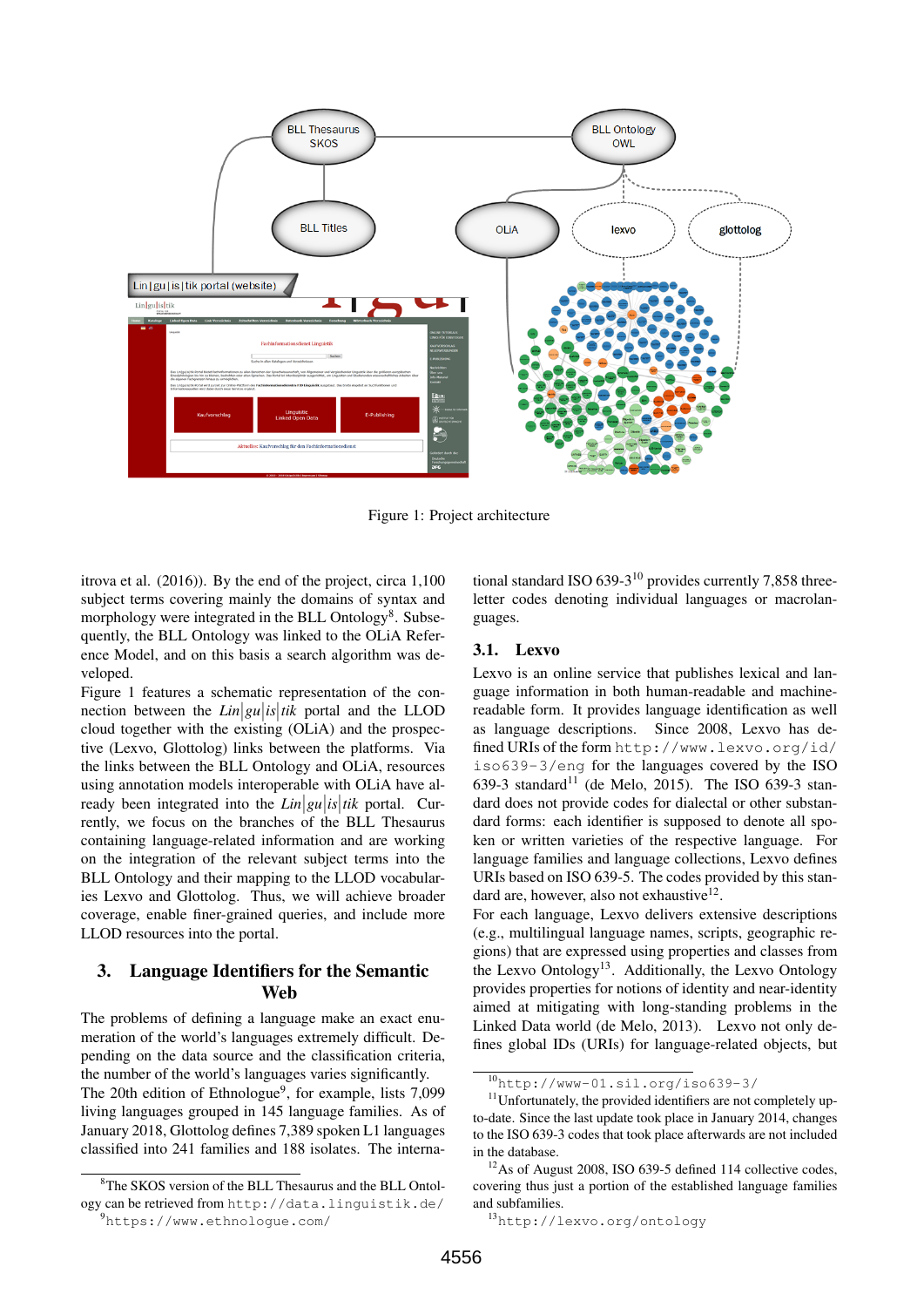also ensures that these identifiers are dereferenceable and highly interconnected as well as externally linked to a variety of resources on the Web, e.g., DBpedia, YAGO (de Melo, 2015).

### 3.2. Glottolog

The ISO 639-3 standard offers practical solutions for many language identification needs. For the research of worldwide linguistic diversity, however, it is not granular enough. The goal of Glottolog is to collect and formalize information about languages and language resources (Nordhoff and Hammarström, 2011). It provides an exhaustive bibliographical coverage of the world's lesser-known languages that serves as an empirical ground for extensional definitions of languages and language classification.

Applying a novel approach, Glottolog defines a language by the set of documents which describe it. Relations between languages can thus be modeled in a set-theoretic manner. Glottolog introduces the term *languoid* as a cover term for dialect, language and language family. Every languoid is seen as a set that has its own URI and is annotated for ancestors, siblings, children, names, codes, geographic location and references. Subset and superset relations represent genealogical relationships.

Currently, Glottolog lists 320,559 references and defines 23,495 languoids. Languoids are modeled using SKOS and RDFS, and linked to ontologies like GOLD, Lexvo and geo. Furthermore, links to MultiTree, LL-Map, Ethnologue, ODIN, WALS, OLAC, and Wikipedia are provided (Nordhoff, 2012).

### 3.3. BLL Thesaurus

The language-related information in the BLL Thesaurus is organized in two top-level branches: *Indo-European languages* (825 items) and *Non-Indo-European languages* (1,417 items).

The structure and the granularity of the thesaurus are an outcome of the bibliography's specialization. English, German, and Romance linguistics belong to the focal areas of the BLL. The broad bibliographical coverage of these areas and the required detailed indexing explain the disproportional numbers: *German*, for example, has 115 subterms on five different hierarchical levels, while the subbranch *Afro-*Asiatic languages encompasses only 86 subterms<sup>14</sup>.

As Table 1 shows, the subject terms representing languagerelated information are heterogeneous in nature. Generally, they can be grouped in three main types: individual language/variety, collection, and descriptive type. The first type refers to subject terms denoting a single language variety<sup>15</sup>. The language may be living, ancient, reconstructed or extinct as well as artificial or a sign language. A subject term may also denote a historical stage of a language, or refer to a code-switching phenomenon or register.

The second type denotes collections such as language families, subfamilies, dialectal groups or groupings by region. The remaining subject terms are of a mixed, descriptive type: they not only identify the language, but also describe the context of use (e.g., spatial or temporal aspects).

| Type        | <b>Description</b>     | <b>BLL</b> language     |
|-------------|------------------------|-------------------------|
|             |                        | identifier              |
| individual  | living                 | Romanian                |
| language    | ancient                | Gothic                  |
| / variety   | extinct                | Dalmatian               |
|             | historical             | Old High German         |
|             | constructed            | Klingon                 |
|             | dialectal              | Pantiscu                |
|             | code-switching         | Trasianka               |
|             | register               | <b>Tok Master</b>       |
|             | sign language          | New Zealand Sign        |
|             |                        | Language                |
|             | linguistic reconstruc- | Proto-Slavic            |
|             | tion of a common an-   |                         |
|             | cestor                 |                         |
| collection  | language family        | Afro-Asiatic            |
|             |                        | languages               |
|             | language subfamily     | <b>Celtic languages</b> |
|             | geographical desig-    | Caucasian languages     |
|             | nation                 |                         |
|             | dialectal group        | Scanian dialects        |
| descriptive | individual<br>language | German in Romania       |
|             | in a spatial context   |                         |
|             | individual<br>language | 15th-18th century       |
|             | in a temporal context  | Italian                 |

Table 1: Languages in the thesaurus

Compared to the other two models, the BLL Thesaurus seems to have more in common with Glottolog than with Lexvo. While Lexvo supplies a list of global IDs based on the codes defined by the ISO 639 registration authorities, the thesaurus subject terms are defined by an editorial team and encoded in a hierarchically structured way. The method applied for the addition of new BLL language identifiers resembles to some extent the resource-based approach of Glottolog. As a general rule, a new subject term can be included in the thesaurus only if the phenomenon or language in question has already been encountered in scientific publications indexed in the bibliography.

While the taxonomies within the relevant thesaurus branches follow mainly bibliographical principles and are only loosely based on the genetic relatedness between the language varieties, the Glottolog family trees are defined solely on genealogical principles.

The three repositories differ not only in structure, but also in scope and granularity, and none of them covers the other completely. Initial sampling showed that some BLL index terms might well find equivalents in Lexvo, but not in Glottolog (e.g., *Norn*, *Vandalic*). And the other way around, for some BLL language identifiers we can only find matches in Glottolog, but not in Lexvo (e.g., *Elfdalian*, *Hottentot Pidgin Dutch*). In the coverage of dialects, language families and subfamilies, Lexvo and Glottolog differ fundamentally. Determined to make as many BLL subject terms as possible interoperable, we conceptualized a mixed linking model between BLL, Lexvo and Glottolog.

 $14$ In this family, Ethnologue lists 379 living languages. According to Glottolog, the family consists of 374 languages, not including the Omotic subfamily.

<sup>&</sup>lt;sup>15</sup>Within the BLL Thesaurus, there is no consistent formal representation of the status of a language variety, i.e., whether it is considered a language or a dialect.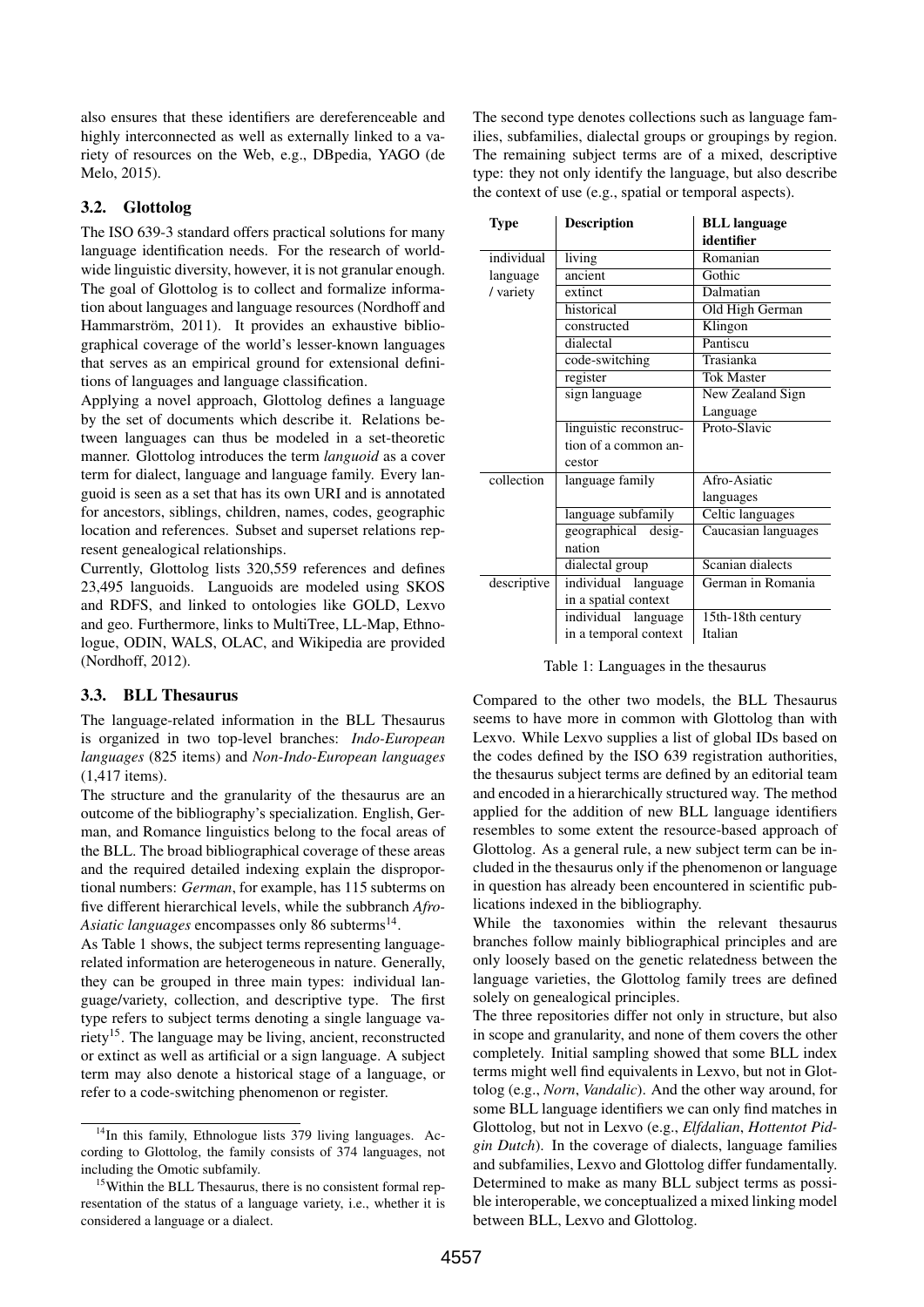# 4. Linking the BLL Ontology to Lexvo and Glottolog

When working on the interoperability of the subject terms from the thesaurus branch *Levels*, we applied the methodology introduced by Chiarcos et al. (2016) and briefly outlined in Section 2. This method involved two main steps: the remodeling of the thesaurus subject terms as ontological classes and their linking to the corresponding OLiA classes. We decided to represent the subject terms as OWL classes for several reasons. First of all, applying OWL constraints facilitates the development of a consistent representation of the domain terminology and helps to uncover problematical modeling. OWL provides description logical operators to represent and to (partially) resolve conceptual overload and ambiguity as observed in the BLL Thesaurus<sup>16</sup>. Furthermore, the establishment of valid links to terminological repositories that adopt OWL as their primary formal framework requires an OWL modeling. And moreover, a fullyfledged ontology is suitable for reasoning and can be used to develop an ontology-based search function.

Since the OLiA Reference Model applied similar modeling principles, the linking between the BLL Ontology and OLiA was implemented by assigning BLL ontological concepts corresponding OLiA superconcepts by means of rdfs:subClassOf properties.

The BLL bibliographical entries were modeled in the BLL Ontology as instances of OWL classes (representing the corresponding BLL subject terms). With the thesaurus subject terms being empirically grounded in the bibliography, they could be interpreted – on an abstract conceptual level - as collections of references to linguistically relevant publications. The subject term *Auxiliary verb*, for example, could be seen as an abstraction of all the bibliographical references that concern this morphosyntactical category.

As we started focusing on the language-related information within the BLL Thesaurus, however, we had to reconsider some of the previous design decisions.

### 4.1. Instances

Terminological repositories that provide language identifiers often model those as instances of ontological classes. Lexvo, for example, uses the class lvont:language as defined in the Lexvo ontology, and Glottolog applies dcterms:LinguisticSystem, gold:Language, gold:LanguageSubfamily, gold:LanguageFamily and gold:Dialect.

We, by contrast, model the BLL language identifiers as ontological classes (e.g., a class German with subclasses HighGerman and LowGerman) following the previously described methodology. Thus, we provide a consistent ontological representation for all subject terms, avoid splitting the thesaurus into heterogeneous fractions, and are able to use the same standard reasoning principles across all branches.

However, the establishment of links between BLL classes and Lexvo or Glottolog instances may lead to formal inconsistencies. Therefore, we made several adjustments to our model.

First of all, we assume a new additional layer of individuals as specific realizations of each concept (in the SKOS version of the thesaurus) or class (in the BLL Ontology).

Within the framework of OLiA, a similar approach is employed: in the annotation models, there is a layer of instances referencing the actual tags of the annotated tag set $^{17}$ :

```
:VAINF a :AuxiliaryInfinitive;
olia_sys:hasTag "VAINF"ˆˆxsd:string .
```
Applying this approach to BLL not only improves its compatibility with OLiA on a conceptual level, but also facilitates a formally consistent representation of the links to Lexvo and Glottolog.

Because of these changes, we had to reconsider the modeling of the bibliographical entries. They are no longer represented as instances of the BLL classes, corresponding to the subject terms used for indexation. Instead, they are now modeled as individuals of the newly created class bll:Title. The relationship to the respective subject terms is expressed on the instance level by means of the foaf:topic property.

# 4.2. Class hierarchy

In the BLL Ontology, the classes are represented in a hierarchically structured way. When modeling the BLL language identifiers we face challenges specific to the domain of language classification.

The classification of the world's languages is a notoriously controversial field where political and social aspects often play a more important role than scientific facts. That is why, within the field of linguistics, the question whether a specific variety must be considered a language or a dialect is no longer of primary importance. With regard to the relationships between the languages, many linguists consider the family tree model the only approach of scientific relevance. However, due to lack of sufficient data, it is hardly applicable to all known human languages.

When describing or classifying languages, different traditions or naming conventions can pose further difficulties. The language presently known as Occitan, for example, has been described throughout the centuries as Provençal, Langue d'oc, Limousin or Southern Gallo-Romance (Blanchet and Schiffman, 2004).

The ontological modeling of the BLL language identifiers will take the expectations of the linguistic community into account, but it will not be based exclusively on genealogical principles. We aim at a classification that reflects established conventions and traditions, and, simultaneously, complies with the class structure underlying OWL. Furthermore, the nature and specificity of the BLL Thesaurus should be preserved where appropriate.

The BLL Ontology has been designed in a way that allows enhancement and seamless integration of additional thesaurus branches. The inclusion of the branches

<sup>&</sup>lt;sup>16</sup>The subject term *Accusative*, for example, captures not only the case and its morphological marking, but also different syntactic aspects of the phenomenon.

<sup>&</sup>lt;sup>17</sup>The example is taken from the annotation model of the STTS-Tagset, retrieved from http://purl.org/olia/stts. owl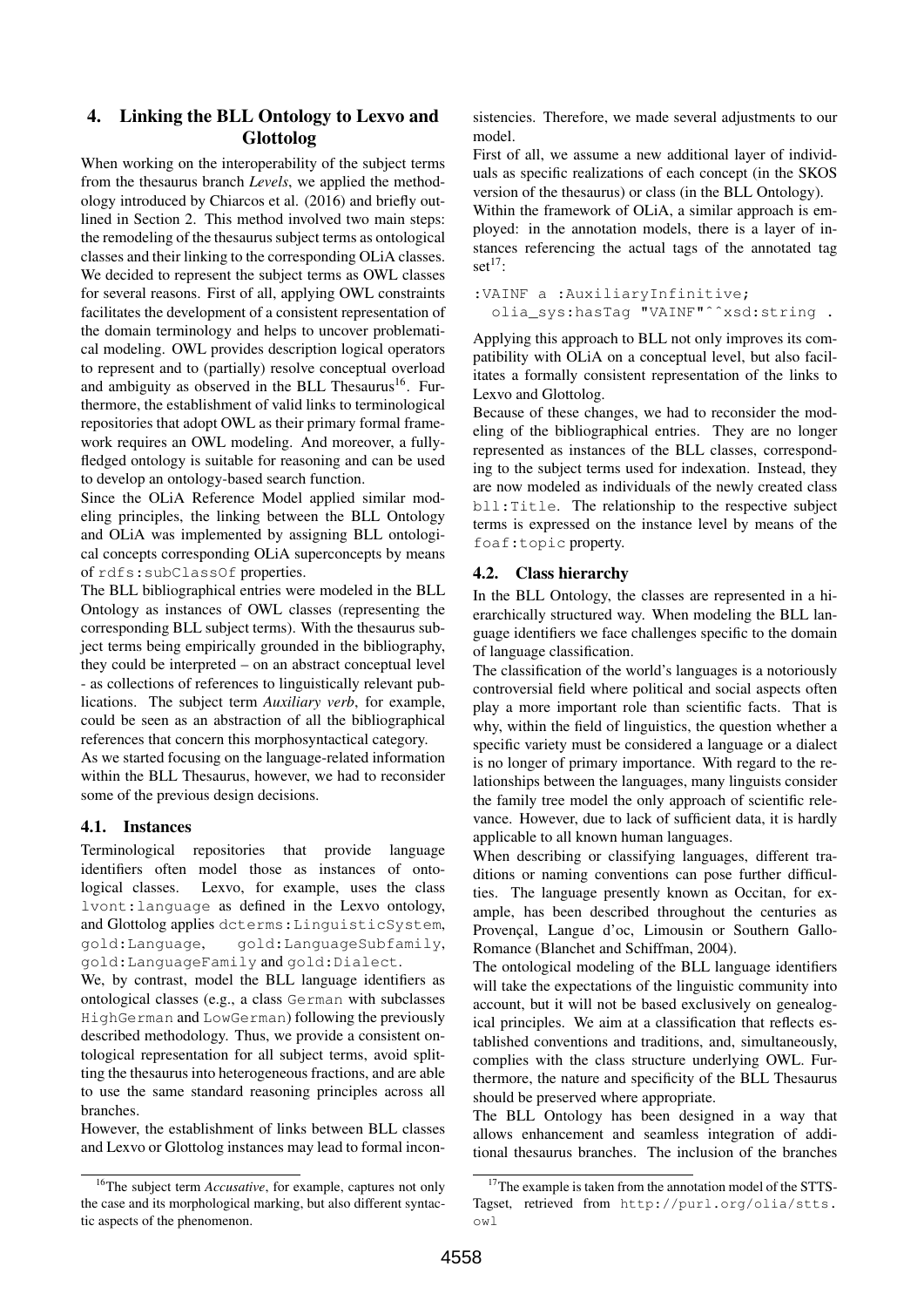*Indo-European languages* and *Non-Indo-European languages* is facilitated by the definition of a new toplevel class LanguageRelatedTerm that serves as a structural anchor. The second hierarchical level comprises classes representing well established language families (e.g., Indo-European languages) as well as classes designating groupings based on typological criteria (e.g., CreoleOrPidgin), geographic location (e.g., Australian languages), or modality (e.g., SignLanguage).



Figure 2: Ontological modeling of the thesaurus branch *Indo-European languages*: hierarchical structure.

Figure 2 illustrates the position Indo-European languages takes in the class hierarchy, its superclass and subclasses. Numerous structural reorganizations have to be undertaken in order to create a model that adheres to scientific insights and well established conventions. *Romance*, for example, represents a subconcept of *Indo-European languages* in the BLL Thesaurus. In the BLL Ontology, however, it is modeled as a subclass of Italic languages depicting the generally accepted classification for this language group.

Where appropriate, further elaboration of the hierarchical structure takes place. For example, in order to reflect the conventional subgrouping of the Slavic languages in East, South and West Slavic, we defined an intermediate level between the node Slavic languages and the individual representatives of the group (e.g., Russian, Bulgarian, and Slovak), and subdivided the languages accordingly.

The BLL Ontology adopts some of the general principles applied in the thesaurus. For example, there is no explicit differentiation between languages, dialects or historical varieties. Historical forms are usually coded as subterms of the respective language and normally "occupy" the same hierarchical level as the dialects of the given language.

## 4.3. Properties (for interlinking)

When establishing links between BLL concepts and language identifiers provided by Lexvo and Glottolog, we have to determine the nature of the relationship first and then find a fitting relational property for its formal representation. According to preliminary analyses, the entities in the different repositories demonstrate not only genuine identity and near-identity, but also more specific forms of similarity. In order to avoid constraint violations, we apply the property owl:sameAs only if the strict form of identity is guaranteed. Although the Lexvo Ontology already provides properties for notions of near-identity, those properties do not seem to suffice our modeling purposes. The simple hierarchy of lvont: somewhat SameAs and lvont:nearlySameAs is insufficiently distinguishable regarding the properties' strength and use cases. Hence we decided to extend the Lexvo Ontology with a mereologically defined set of properties.

Closely following the W3C best practices<sup>18</sup>, we propose a more specific hierarchy for the relations between the language identifiers (Figure 3) which we define as subproperties of the Lexvo property lvont: somewhat SameAs. The bll: overlaps property is the most general of these and only states that there is at least a subset of entities (e.g., dialectal varieties, individual languages) which is contained in the definitions of both terms interlinked by it. It can therefore be asserted as a symmetric property. The bll:hasPart property and its inverse bll:partOf describe a transitive, full containment relation where one term contains all elements of the other term but not viceversa .



Figure 3: Properties for interlinking language terms

Here are some examples for the prototypical use of the newly defined properties.

The BLL concept Luwian, for instance, is a "container" subject term: it refers to the two varieties of Luwian known after the scripts in which they are written, namely

<sup>18</sup>https://www.w3.org/2001/sw/

BestPractices/OEP/SimplePartWhole/

simple-part-whole-relations-v1.5.html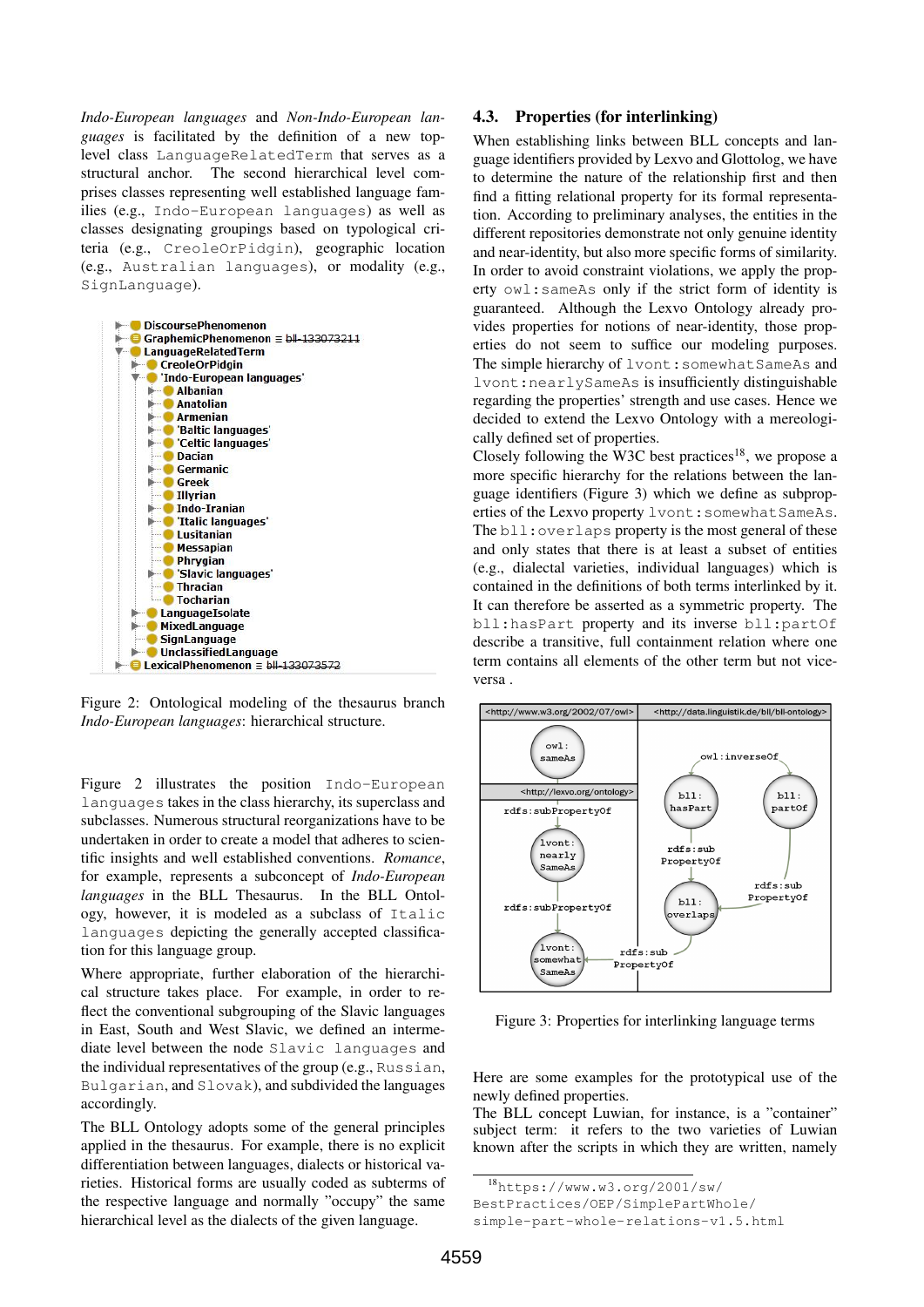Cuneiform Luwian and Hieroglyphic Luwian. Since ISO 639-3 defines distinct codes for both varieties, the following links between BLL and Lexvo are proposed<sup>19</sup>:

#### bll:Luwian bll:hasPart lexvo:Cuneiform Luwian bll:Luwian bll:hasPart lexvo:Hieroglyphic Luwian

The property bll:overlaps will be applied mainly when linking BLL concepts with Glottolog language families or subfamilies. For example, both BLL and Glottolog define Anatolian as a subconcept of Indo-European. The BLL concept Anatolian, however, has five subconcepts (Hittie, Luwian, Lycian, Lydian, and Palaic), while the corresponding Glottolog subfamily Anatolian consists of ten individual languages (including the aforementioned five). Despite identical labels and hierarchical position, owl:sameAs is not an option here, since both concepts are not isomorphic on a graph-theoretic level. Therefore, the link will be established by means of bll:overlaps. But what if a mereological statement is not possible? The BLL language identifier Italo-Albanian, for example, is conceptually related to the Glottolog's languoid Arbëreshë Albanian. As divergent labels often indicate difference in the semantics, both terms cannot be equated. In similar cases Nordhoff and Hammarström (2011) use skos:closeMatch. Instead, we employ lvont:nearlySameAs as recommended by the Lexvo Ontology.

At the current stage, it is not possible to predict how often the mereological approach will be actually applicable. Taking into account the complexity of the field, using highly underspecified properties such as lvont:somewhatSameAs would be, of course, easier to implement. We prefer, however, more specific properties that semantically enrich the data and allow for more elaborate applications. After the linking to Lexvo and Glottolog has been completed, we will evaluate the newly defined properties with regard to frequency of usage and confidence of the relations.

# 5. Summary and Outlook

In this paper, we described the current efforts to expand the LLOD interface of the  $Lin|gu|$  *is*  $|tik$  portal, and the required extension of the existing architecture comprising the BLL Thesaurus and the BLL Ontology. In addition to the already implemented ontological representation of the branch *Levels* of language description and its linking to OLiA, we established a framework for the inclusion of the thesaurus branches containing language-related information. By modeling the BLL language identifiers as a hierarchy of ontological classes, we maintain a high level of consistency within the BLL Ontology. By defining individuals as specific realizations of the underlying concepts, we further improve the interoperability. Now, the LOD representation of the BLL can easily be connected to other terminological repositories or ontologies - on the instance level as well as on the class level.

<sup>19</sup>For better readability in this quasi-Turtle example some local names have been replaced by their corresponding labels.

Furthermore, we define a set of additional properties for interlinking language identifiers. We use the gradations of owl:sameAs specified in the Lexvo Ontology as a basis, extend them with mereologically defined subproperties and thus enable flexible and precise linking.

The implementation of the OWL modeling of the BLL language identifiers and their linking to Lexvo and Glottolog is work in progress<sup>20</sup>. As of February 2018, circa 85% (700 items) of the subject terms from the thesaurus branch *Indo-European languages* could be hierarchically organized and integrated in the BLL Ontology. For the necessary restructuring, 52 additional classes with no equivalents in the BLL Thesaurus were defined. Approximately 60% of the concepts subsumed under the ontological class Indo-European languages could be linked to at least one LLOD repository.

The targeted interoperability between the language-related information in the BLL Thesaurus and the LLOD repositories Lexvo and Glottolog will result in mutual benefits for both the  $Lin|gu|$  *is* | *iik* portal and the LLOD cloud.

Through the established links, the LOD-based search in the  $Lin|gu|$ *is* |*tik* portal will be enhanced: LOD resources that use Lexvo or Glottolog identifiers will become visible and searchable via the portal. Furthermore, the LOD-based search functionality will allow a fine-grained selection from the level of language families down to dialects using either the original hierarchy of the BLL Thesaurus or the manually annotated BLL Ontology. Additionally, the users of the  $Lin|gu|$  *is*  $|tik$  portal will profit from the integration of the bibliographical data listed by Glottolog.

Building on the LOD principles, we will gain access to information that can facilitate further functions. Glottolog, for instance, provides information about the geographical distribution of languages, and the spatial data can be used as basis for the development of a geographical search. Also, encyclopedic information about language varieties can be integrated through the links between Lexvo and DBpedia.

As of the LLOD community, it will benefit from the inclusion of a significant source of bibliographic material: the BLL lists currently more than 460,000 entries, and the records published before 2001 (circa 250,000 titles) are freely available as RDF. This can be very useful for a platform like Glottolog that employs a resource-based definition of language.

The interoperability of language-related information can also facilitate new applications. Presently, we are working on the implementation of an extended extraction algorithm for LLOD entries which automatically indexes existing resources with information about the languages they cover and the annotation models they use.

### Acknowledgments

We would like to thank three anonymous reviewers for insightful feedback and helpful comments.

The research described in this paper is supported by the German Research Foundation (DFG) in the context of the

 $20$ The updated BLL Ontology and the mapping will be published under http://data.linguistik.de/ by the end of the project.